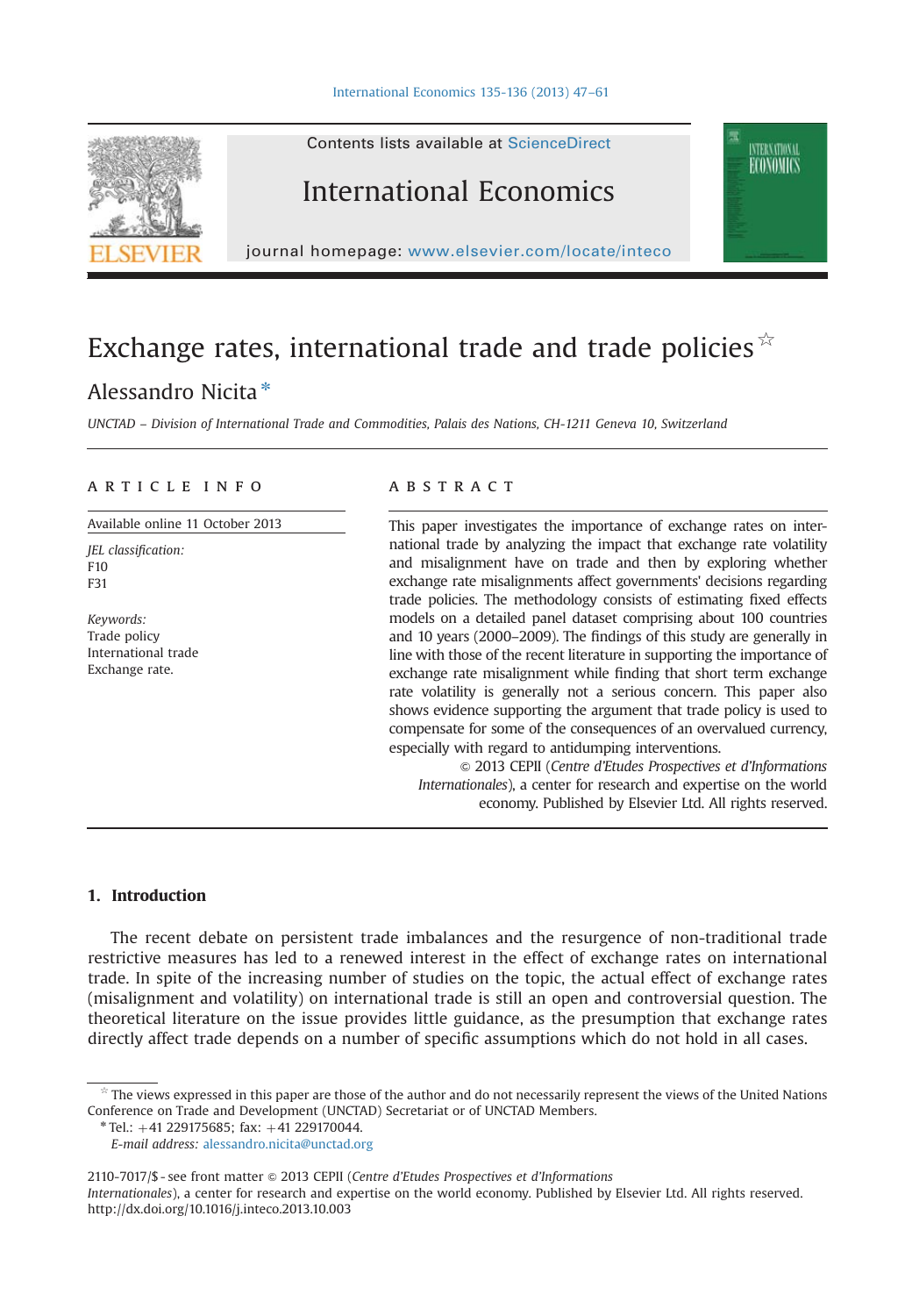The most studied aspect of the relationship between the exchange rate and trade relates to exchange rate volatility. The basic argument for which an increase in exchange rate volatility would result in lower international trade is that there are risks and transaction costs associated with the variability of the exchange rate, and these reduce the incentives to trade. The findings of the economic literature on this issue have evolved in the last few decades. While early studies found adverse effects of exchange rate volatility on trade ([Ethier, 1973; Cushman, 1983; Peree and Steinherr, 1989](#page-13-0)) subsequent studies report very small impacts [\(Huchet-Bourdon and Korinek, 2011\)](#page-13-0), or effects only limited to developing countries ([Arize et al., 2000](#page-13-0)). Moreover, the use of refined quantitative methods resulted in more skepticism about the causality of short term exchange rate volatility on international trade ([Taglioni, 2002; Clark, 2004; Tenreyro, 2007](#page-14-0)). In summary, the relationship between the two variables is likely driven by underlining long term policy credibility rather than the short term causality [\(Klein and Shambaugh, 2006\)](#page-14-0).<sup>1</sup> In addition, any relation between volatility and international trade could be driven by reverse causality, in which trade flows help stabilize real exchange rate fluctuations, thus reducing exchange rate volatility. In any case, there are several reasons why volatility is often not a critical issue for international trade. One particularly compelling argument is that the risks associated with volatile exchange rates are softened by the increasing number of financial instruments available (e.g. forward contract and currency options) that allow firms (especially large ones operating in countries where financial markets are more developed), to hedge against these risks ([Aghion et al., 2009](#page-13-0)). Another critique is related to the presence of sunk cost in exporting ([Krugman, 1989; Franke, 1991](#page-14-0)). The higher are the fix costs to exports, the less responsive are the firms (and therefore international trade) to exchange rate volatility. All this makes exchange rate volatility less of a critical issue for international trade. In modern cross-border transactions firms often decide to hedge against the risk in the exchange rate or to bear the cost associated to possible exchange rate fluctuations as part of their export strategy.

A second aspect of the relationship between the exchange rate and international trade pertains to currency misalignments. The influence of currency misalignment on international trade is largely driven by its impact on relative import prices ([Mussa, 1984; Dornbusch, 1996\)](#page-14-0).<sup>2</sup> An undervalued currency, whether determined by exogenous shocks or by policy, increases the competitiveness of the export and import-competing sectors at the expense of consumers and the non-tradable sector ([Frieden and Broz, 2006](#page-13-0)). Therefore, the effects of misaligned currency on prices are similar to those of an export subsidy and import tax. The literature on the topic provides a great amount of evidence on just how responsive trade flows are to changes in relative prices consequent to movements in the exchange rates ([Bernard and Jensen, 2004](#page-13-0)). Still, as in the case of volatility, there are a number of issues that greatly complicate the relationship between exchange rate misalignment and international trade [\(Staiger and Sykes, 2010\)](#page-14-0). Of particular importance is the issue that part of the under or over valuation of the exchange rate is often absorbed by firms which do not fully adjust their price in the destination country ([Goldberg and Knetter, 1997](#page-13-0)). Related to this is the presence of irreversible entry costs which acts as powerful incentives for firms to stay in the market even when there is substantial undervaluation of the importer currency [\(Baldwin, 1988; Froot and Klemperer, 1989\)](#page-13-0). Finally, vertical integration and the role of production networks (the presence of a large share of imported inputs) make currency misalignment less important ([Zhao and Xing, 2006; Powers and Riker, 2013](#page-14-0)).<sup>3</sup>

The final issue on the relationship between the exchange rate and trade regards the effect of exchange rate misalignments on trade policy. The rationale is that the stance of the exchange rate may indirectly

<sup>1</sup> A recent review on volatility and misalignment is provided in [Auboin and Ruta \(2011\)](#page-13-0).

<sup>&</sup>lt;sup>2</sup> Relative prices respond to exchange rate movements at least in the short run. In the long run, with no market distortions, relative prices return to their equilibrium level and thus the exchange rate has no effect on international trade or any other economic variable. However, this is largely a theoretical proposition as in practice there are many distortions which may hinder the adjustment of relative prices.

 $3$  A large number of studies have also focused on the relationship between exchange rate misalignments and international trade in terms of competitive devaluation. The empirical literature is generally supportive in finding evidence of the effects of exchange rate misalignments on economic growth. On one hand, an overvalued currency is generally found to hamper economic growth [\(Rajan and Subramanian, 2011](#page-14-0)). On the other hand, an undervalued currency is often found to stimulate economic growth ([Rodrik, 2008; Korinek and Serven, 2010](#page-14-0)).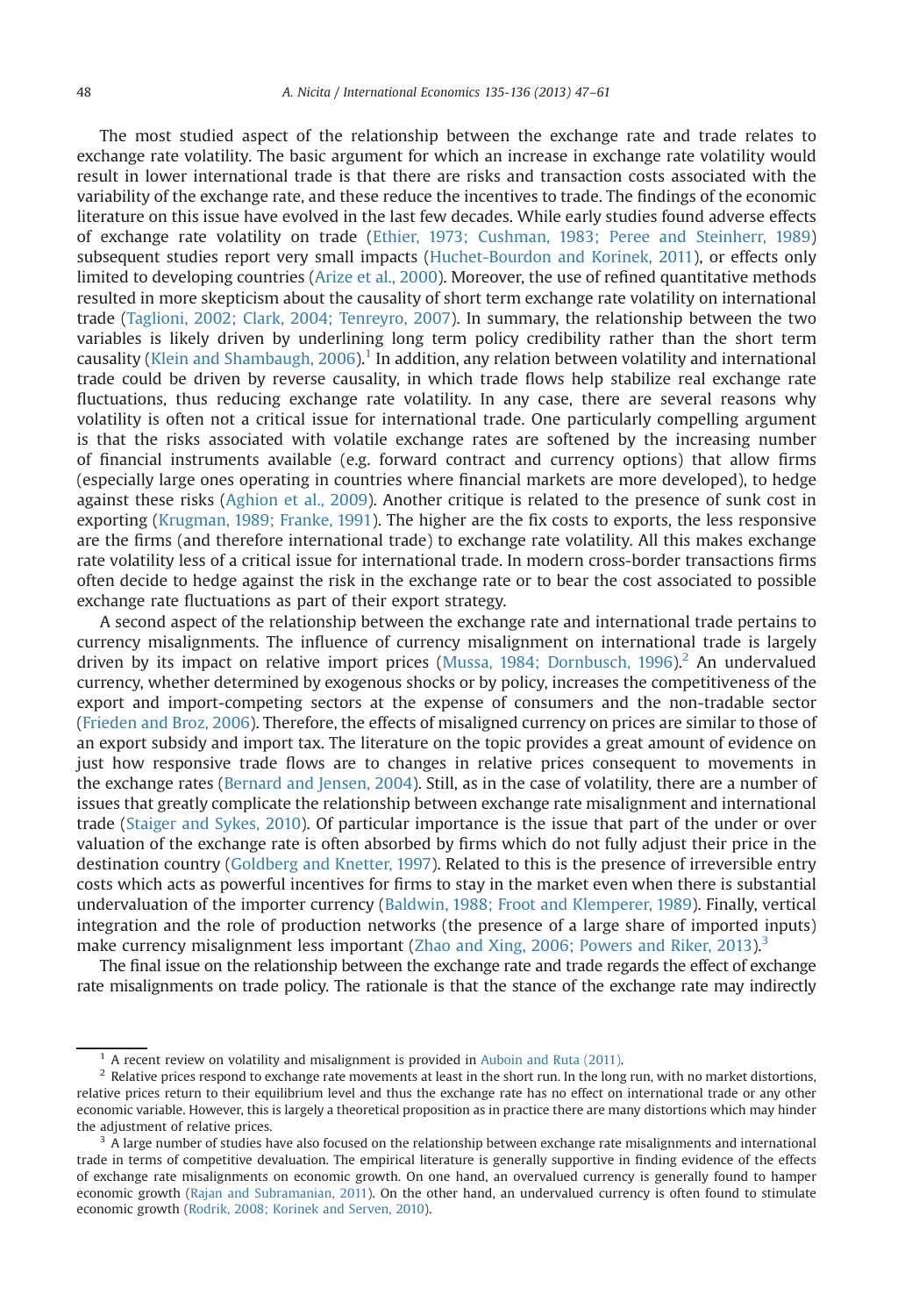affect governments' decisions regarding other policies, especially those affecting international trade. $4$ Most of the studies on this matter focus on contingent protection. For example, [Bown and Crowley \(2013\)](#page-13-0) find evidence of a response to an overvalued exchange rate in the form of antidumping investigations applied by five industrialized economies in a period of about 20 years and in particular over the period characterized by the Great Recession (2008–2010). Most studies also support the general hypothesis that trade policy may be used to compensate for some of the effects of an overvalued currency ([Knetter](#page-14-0) and Prusa, 2003; Irwin, 2005; Oatley,  $2010$ ).<sup>5</sup> Domestic firms that lose competitiveness as a result of appreciation of the exchange rate may lobby for restrictive trade policies. In practice, disputes over exchange rate policies among trading partners could foster an increase in domestic political pressures and unilateral action on trade [\(Copelovitch and Pevehouse, 2011](#page-13-0)).

This paper contributes to the understanding of the relationship between the exchange rate and international trade by empirically investigating all three aspects detailed above. In doing so the analysis utilizes a fixed effects estimating strategy applied on a detailed dataset comprising yearly data for about 100 countries for a period of 10 years (2000–2009). A novel contribution of this paper is to investigate whether exchange rates have an impact not only on temporary protection (antidumping) but also on tariffs. The main findings of this paper can be summarized as follows. First, the analysis indicates that the short-term effects of exchange rate volatility on trade are a concern only for developing countries. Generally, the relationship between the volatility and trade variables is most likely driven by the underlining long term policy credibility provided by currency unions and pegged exchange rates rather than short term volatility itself. The paper's second finding is that exchange rate misalignments do affect international trade flows in a substantial manner. Currency undervaluation is found to promote exports and restrict imports. In magnitudes misalignments across currencies result in trade diversion quantifiable in about one percent of world trade. Finally, this paper finds some evidence supporting the argument that trade policy is used to compensate for some of the repercussions of an overvalued currency. However, the policy response seems to be largely restricted to antidumping interventions. The evidence of a response in terms of a slower overall tariff liberalization in periods of currency overvaluation is small.

The remainder of this paper is organized as follows. Section 2 presents the empirical approach while [Section 3](#page-5-0) presents some descriptive statistics and the econometric results. [Section 4](#page-12-0) concludes.

## 2. Empirical strategy

In investigating the three aspects of the relationship between the exchange rate and trade, the empirical strategy takes advantage of a detailed bilateral dataset comprising of trade, trade policies, and exchange rate data. This database is constructed by bilateral trade data originating from UN COMTRADE and primary tariff data is from UNCTAD TRAINS .<sup>6</sup> Data on antidumping is from the World Bank Temporary Trade Barriers Database [\(Bown, 2010](#page-13-0)), while the data utilized for the construction of exchange rate indices originates from the Penn World Tables and from OANDA.<sup>7</sup> The database spans about 10 years (2000–2009) and comprises 95 countries. The sample covers all major countries and accounts for more than 90 percent of world trade. A more limited dataset is used for the analysis related to antidumping.

The estimating framework for assessing the effect of exchange rate volatility and misalignment consists of an econometric model where a set of fixed effects controls for gravity model variables. The relationship between exchange rate appreciation and trade policy is similarly explored with a fixed effects model. Before entering into the details of the estimating frameworks some discussion on the variables of interest is in order.

<sup>4</sup> For example, [Eichengreen and Douglas \(2010\)](#page-13-0) suggest that protectionism in the early 1930s was at least as much a consequence of governments' exchange rate policies as a result of the collapse of aggregate demand.

<sup>5</sup> [Fernandez Arias et al., 2004](#page-13-0) examine the relationship between exchange rates and trade policy in a regional agreement context.

 $6$  Both trade and tariff data is available thru the WITS portal (wits.worldbank.org).

 $7$  Historical data on nominal exchange rates is available at www.oanda.com.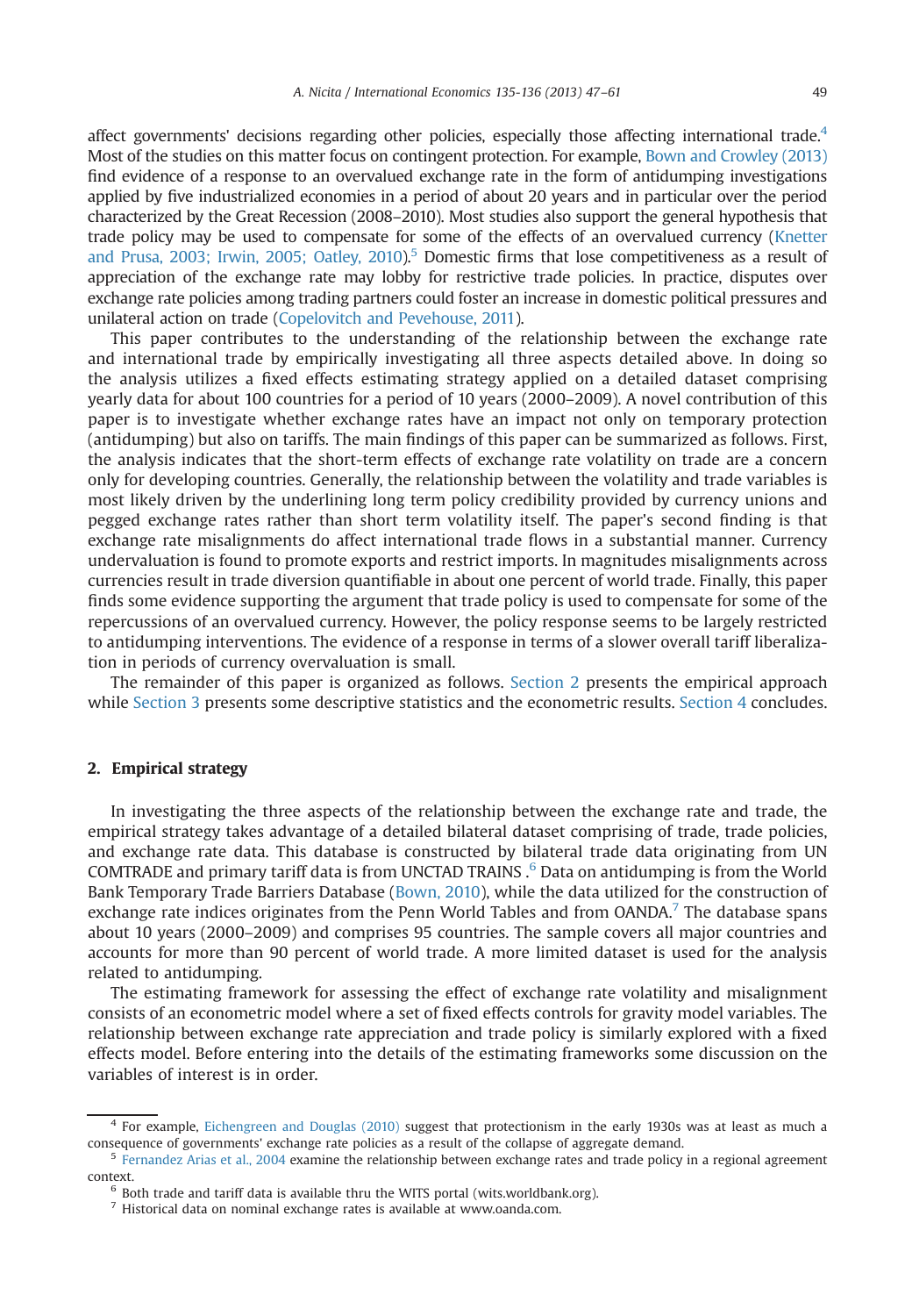#### 2.1. Measurement of exchange rate and trade policy variables.

Although there is voluminous literature on exchange rate volatility, there is no consensus on how to measure it. Volatility measures vary from simple deviations from an average level, to more sophisticated econometric estimations following co-integration methods [\(Lothian and Taylor, 1997\)](#page-14-0).<sup>8</sup> I utilize the commonly used measure where cross exchange rate volatility is measured as the standard deviation of the first difference of the monthly exchange rate.<sup>9</sup> More formally, exchange rate volatility between countries  $k$  and  $j$  in year  $t$  is given by:

$$
ERvol_{kjt} = std.dev.[ln(ER_{kjt,m}) - ln(ER_{kjt,m-1})]
$$
\n(1)

where ER is the nominal exchange rate and m denotes months.<sup>10</sup> A value of ERvol<sub>kit</sub> equal to zero implies no volatility as in the case of a fixed exchange rate regime. The standard deviation is calculated over a one-year period so as to measure short-run volatility. The aggregated volatility at the country level is simply the trade weighed average of bilateral volatility. This indicator is commonly referred to as the "effective volatility" of a country's exchange rate.

As with volatility, there are several methods to measure exchange rate misalignment. Since misalignment is simply the difference between the observed exchange rate and its estimated equilibrium level, the key issue is how to calculate the equilibrium exchange rate. Measures of the equilibrium exchange rate vary from simple approximations to complex estimates which take into account various possible determinants. The simplest measure of misalignment consists of the percentage difference of the observed level of the currency to its level in a reference period. This measure is clearly subject to the choice of the reference period and thus is more appropriate to measure appreciation or depreciation trends rather than misalignment itself. More common measures of misalignment utilize the currency deviations from its purchasing power parity (PPP) value. The PPP approach can be refined to various degrees as in the case of the fundamental equilibrium real exchange rate (FEER).<sup>11</sup> In general, the measurement of exchange rate misalignment is a controversial issue. Even the more sophisticated estimates are subject to critiques, as any estimate would depend on the estimating period and the included set of determinants. $12$ 

For the purpose of this paper, the measure of exchange rate misalignment follows a relatively simple PPP approach [\(Rodrik, 2008\)](#page-14-0). This method consists of three steps. First, the real exchange rate term (RER) is computed as the nominal exchange rate divided by the PPP conversion factor. In more formal terms,

$$
\ln(RER_{kt}) = \ln(ER_{kt}/PPP_{kt})
$$
\n(2)

where, as before,  $k$  denotes the country and  $t$  is time. When the RER exceeds one, it implies that the currency is valued below what indicated by its purchasing power parity. Second, to calculate the level of misalignment the RER needs to be confronted with the fact that price levels of non-traded goods are correlated with the country's level of development (Balassa–Samuelson effect). This is taken into account by regressing the RER on per capita GDP (GDPPC), or more formally:

$$
\ln(REF_{it}) = \alpha + \beta \ln(GDPPC_{it}) + \phi_t + u_{it}
$$
\n(3)

where  $\varphi_t$  is time fixed effects and u is an error term. Then, the measure of misalignment is given by the difference between the observed exchange rate and the exchange rate adjusted for the Balassa– Samuelson effect. The level of undervaluation or overvaluation between two countries is then

```
Rose (2000).
```
Moreover, exchange rates may be endogenous as central banks may try to stabilize the exchange rate against main trading partners. To correct for this endogeneity, some of the measures of volatility use a conditional variance approach which allows for more information than the simple standard deviation method ([Karolyi, 1995\)](#page-13-0).

<sup>&</sup>lt;sup>10</sup> Often volatility is estimated in real rather than nominal terms. Empirically, it does not make much of a difference whether using real or nominal exchange rates as the measures are highly correlated in the short term.

 $11$  The FEER approach is the method favored by the IMF. However, their statistics on misalignment are strictly confidential and not publicly available.

 $12$  Determinants in the estimation of the FEER often include terms of trade, output per worker, government spending, net foreign assets and openness [\(Froot and Rogoff, 1995\)](#page-13-0).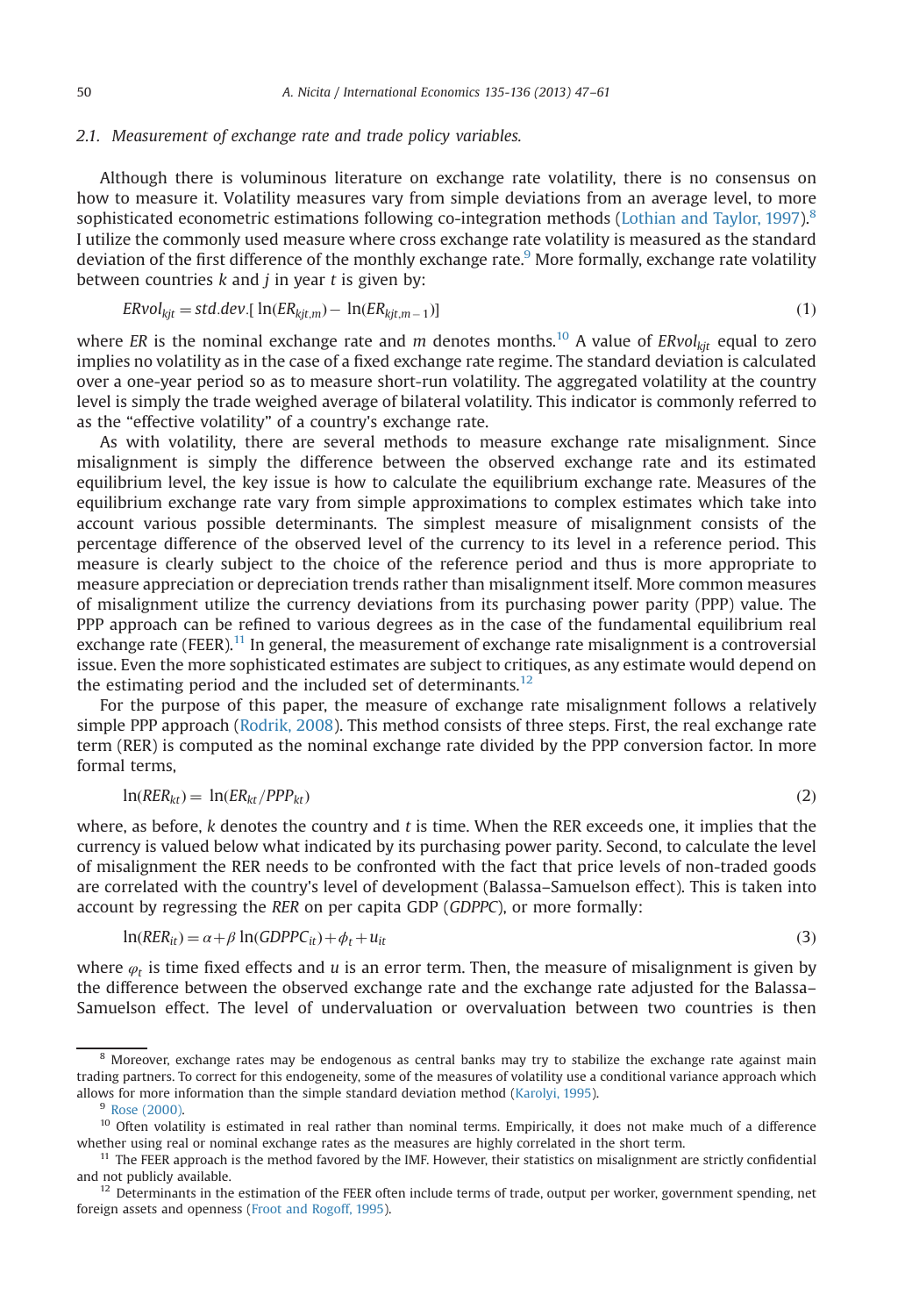<span id="page-4-0"></span>approximated simply by adding the respective levels of misalignments.<sup>13</sup> This variable is labeled  $Mis\_EXrate_{kit}.$ 

In regard to trade policy variables, I utilize two alternative variables for capturing trade policy changes. The first variable is the change in the level of the overall tariff structure. This investigates whether countries may also be using trade policy as a substitute for persistent exchange rate overvaluation to deal with disequilibria of the trade balance. One argument for linking this variable to the exchange rate is that countries whose currency is appreciating would be less inclined to pursue trade liberalization as the overvalued currency already exposes domestic industries to increased foreign competition. The overall level of tariffs is measured by the tariff trade restrictiveness index (TTRI) calculated by [Fugazza and Nicita \(2013\)](#page-13-0) and based on the work of [Kee et al. \(2008, 2009,](#page-13-0)  $2013$ ).<sup>14</sup>

In the construction of the TTRI, the aggregation across products uses import demand elasticities to take into account the fact that the imports of some goods may be more responsive to an overvalued exchange rate.<sup>15</sup> In formal terms, the TTRI faced by country *j* in exporting to country *k* is:

$$
TTRI_{jkt} = \frac{\sum_{hs} X_{jkt,hs} \varepsilon_{jkt,hs} T_{jkt,hs}}{\sum_{hs} X_{jkt} \cdot hse_{jkt,hs}}
$$
(4)

where x indicates exports from country *j* to country  $k$ ,  $\varepsilon$  is the bilateral import demand elasticity, *T* is the bilateral applied tariff, and hs are HS 6-digit categories. The TTRI reflects any preferential tariff imposed and faced by each country.

The second measure of trade policy is related to antidumping (AD) and follows the reasoning of the existing literature investigating the hypothesis that firms may lobby government to initiate ad-hoc policy intervention to counteract some of the effect of a trading partner's undervalued currency. In such cases, one would expect an increase of antidumping investigations when the misalignment between two currencies increases. The trade policy variable thus consists of the number of antidumping cases initiated during the year.<sup>16</sup> This variable is labeled ADPolicy<sub>ikt</sub>.

#### 2.2. Estimating frameworks

In order to test the relationship between exchange rates and trade, this paper employs a simple panel analysis on a dataset covering 95 countries from 2000 to 2009. The estimating framework applies two models. The first model is suited to explain the impact of the exchange rate on the level of trade, while the second model measures the impact of the exchange rate on trade policy.<sup>17</sup>

The relationship between trade and exchange rate volatility and misalignment is measured by a panel gravity model where a set of fixed effects controls for all the determinants of trade flows normally included in the standard gravity model specifications. More formally, the estimation of the effect on trade due to changes in the exchange rate is based on the following specification:

$$
\ln X_{jkt} = \beta_0 + \beta_1 x \text{rate}_{jkt} + \beta_2 \ln(1 + TTR_{jkt}) + \beta_3 GDP_{jt} + \beta_4 MR_{jkt} + \omega_j + \psi_k + \zeta_t + \theta_{kj} + \phi_{jkt} \tag{5}
$$

 $13$  In the calculation of exchange rates the reference currency is the US dollar.

<sup>&</sup>lt;sup>14</sup> The authors show that the calculation of the TTRI can be greatly simplified in a partial equilibrium setting so as to take into account only own price effects, while ignoring cross price effects on import demand [\(Feenstra, 1995](#page-13-0)). In doing so, the TTRI can be calculated as a weighted average of the levels of protection (tariff and non-tariff measures) across products where the weights are functions of import shares and import demand elasticities.

<sup>&</sup>lt;sup>15</sup> Intuitively, products where imports are less sensitive to prices (inelastic) should be given less weight because an overvalued exchange rate would have a lesser effect on the overall volumes of trade.

<sup>&</sup>lt;sup>16</sup> By using changes instead of levels, the variable accounts for the fact the some countries may be more assiduous users of AD than others.

 $17$  Although these two models could possibly be more efficiently estimated in a simultaneous equation model context, that is beyond the purpose of this paper. In addition, by estimating the system in two separate equations the estimates may be not efficient but are still consistent, and any misspecifications in one of the equations will not affect the results of the other.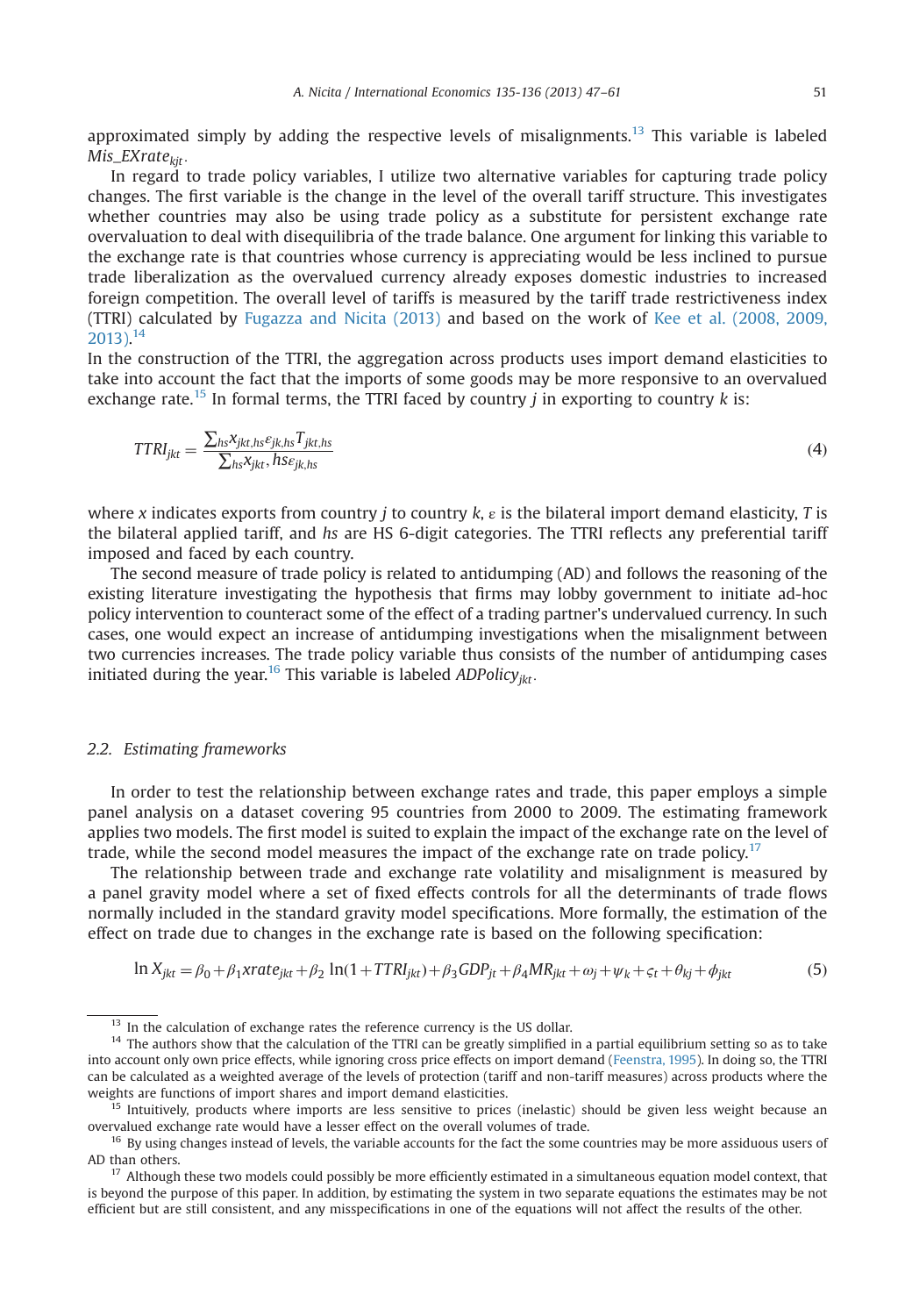<span id="page-5-0"></span>where the subscript  $j$  denotes exporters, k denotes importers and t denotes year; and where  $X$  is the value of total exports, xrate denotes the variables capturing volatility  $(ERvol_{kit})$  and misalignment (Mis\_EXrate<sub>kit</sub>). The TTRI controls for changes in bilateral trade policies,  $\omega_i$ ,  $\psi_k$ ,  $\theta_{ki}$ ,  $\zeta_i$  are a set of fixed effects and  $\phi_{ikt}$  is an error term.<sup>18</sup> Multilateral resistance ([Anderson and vanWincoop, 2003](#page-13-0)) is proxied by adding multilateral resistance variables as in [Baier and Bergstrand \(2009\)](#page-13-0) and [Baieret al. \(2010\)](#page-13-0). This methodology produces consistent estimates and, contrary to using country-time effects, allows the estimation of the impact of time varying country specific factors such as the exchange rate. The model is also estimated in a specification where country-pair fixed effects are replaced by standard gravity variables (distance, contiguity, language and colonial links). This accounts for the effect of pegged currencies which otherwise would be fully captured by country-pair fixed effects.

One issue of consideration is to what extent the above framework is consistent with the international fragmentation of production. Indeed, the use of foreign sourcing for intermediate inputs mutes exchange rate effects as any fluctuation in the exporter currency affects only on the share of domestic inputs. In practice, the estimates obtained by not controlling for intermediate inputs are likely to be biased (e.g. exchange rate devaluation would have a weaker effect on export competitiveness when intermediates are imported). Although relevant, this issue is not addressed in most of the existing literature and this paper because the required data on costs of production and origin of intermediates is not available, especially on a large scale.<sup>19</sup>

The second model tests the hypothesis that the choice and pace of trade liberalization may also be affected by exchange rates. This model empirically explores whether exchange rate misalignment has an effect on trade policy response in terms of tariffs and antidumping investigations. The general estimating equation is:

$$
tradepolicy_{jkt} = \beta_0 + \beta_1 Mis\_EXrate_{jkt} + \beta_2 X_{jkt} + \beta_3 GDP_{jt} + \omega_j + \varsigma_t + \theta_{kj} + e_{jkt}
$$
(6)

where subscripts are as above. This equation is estimated in a series of specifications where tradepolicy is measured by the TTRI (Tariff Policy<sub>ikt</sub>) or by the number of antidumping investigations  $(ADDolicy_{jkt})$ <sup>20</sup> Two additional variables, import growth  $(X_{jkt})$  and GDP control for other factors that may influence the demand for protection (e.g. a sudden increase in imports or a decline in GDP). Country fixed effects  $(\omega_i)$  control for time unvarying country specific characteristics and time fixed effects  $({\zeta}_t)$  control for global macroeconomic shocks. Country-pair fixed effects  $({\theta}_{ki})$  control for any time unvarying bilateral factors such as PTA that may influence bilateral trade policy.

#### 3. Results

This section first presents some descriptive statistics related to the variables of interest. Then, it discusses the econometric results on the relationships between exchange rates, international trade and trade policy.

<sup>&</sup>lt;sup>18</sup> Trade models dealing with policy variables often suffer from a problem of endogeneity. For example, countries may choose to stabilize the exchange rate with partners where trade flows are larger. Although the standard way to control for such endogeneity is by an instrumental variable approach, such endogeneity bias is best treated in a panel setting by country-pair fixed effects ([Baier and Bergstrand, 2007](#page-13-0)). Besides controlling for gravity type variables such as distance and shared border, country-pair fixed effects control for any unobserved variable simultaneously affecting a change in tariffs and the level of trade.

<sup>&</sup>lt;sup>19</sup> An exception is [Powers and Riker \(2013\)](#page-14-0) which investigate the link between exchange rates and trade flows by accounting for the effects of a reduction in the value of an exporter's currency on its own costs of production as well as the costs of its international competitors. They find that the use of the value-added data generally leads to a substantial reduction in the elasticity of trade to the exchange rate. An additional problem is related to the measurement of exchange rate misalignments. The real effective exchange rate measure would also need to be adjusted in view of the international fragmentation of production ([Bems and Johnson, 2012\)](#page-13-0).

 $20$  As count data is generally not normally distributed, the anti dumping specification is estimated using negative binomial regression. The specification simplifies that of [Bown and Crowley \(2013\)](#page-13-0) which use also country specific time varying macroeconomic determinants and policy space availability.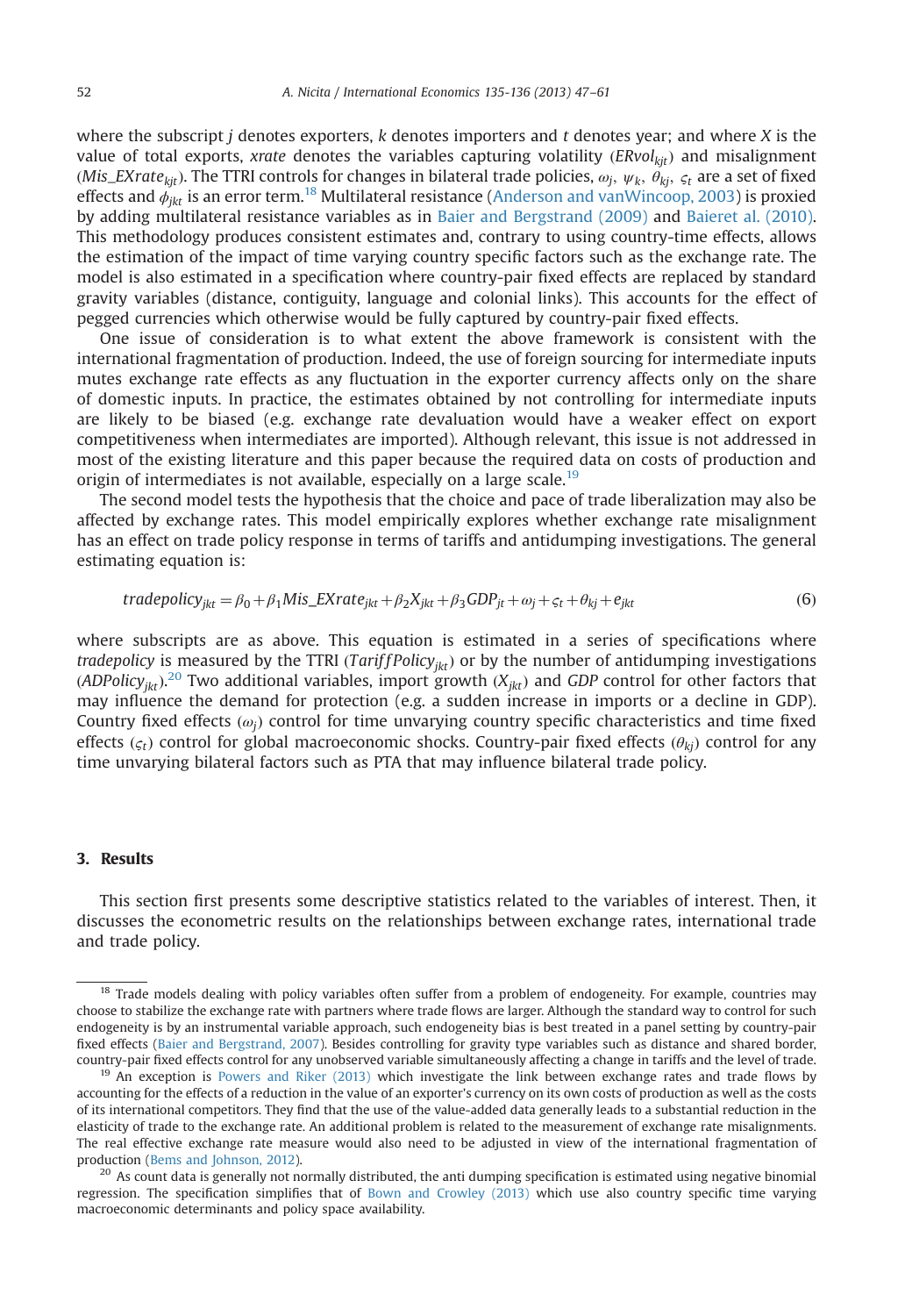<span id="page-6-0"></span>

Fig. 1. (a) and (b) Exchange rate volatility, distributions by year and by country.

#### 3.1. Descriptive statistics

Fig. 1a and b shows the distribution of effective short term exchange rate volatility<sup>21</sup> for each of the years between 2000 and 2009 and then for each currency across years.<sup>22</sup> As monthly exchange rate data is not always available the volatility variable is calculated only for 68 countries. Overall volatility bottomed during the period of 2004–2006 to sharply increase at the onset of the financial crisis. In just a few months at the end of 2008 some currencies oscillated 20 percent or more in relation to the major reserve currencies.

Fig. 1b shows that volatility is not a common problem to all currencies, but tends to be concentrated in about half of the currencies in the sample. That is, while about half of currencies are more or less aligned with those of their trading partners (say, because of managed or pegged exchange rates), the other half fluctuates more widely. Currency fluctuation may be detrimental to international trade as it increases the risk of cross border transactions.

In regard to currency misalignments, [Fig. 2a](#page-7-0) and b illustrates their distribution for each year during the period of analysis and for each country. For the purpose of this graph, the misalignment is not bilateral but is computed as a trade weighted average as in the case of effective volatility. The graphs report the distribution of the average misalignment faced by the currency vis-à-vis a basket of currencies whose weight is determined by their trade importance. A value of misalignment above 0 implies overall overvaluation.

The first insight regarding misalignment is that currencies are generally not very aligned to their respective purchasing power parity level (especially in 2003, 2004 and the last two years of the analysis). A second insight is that while in the earliest years the majority of currencies were undervalued, the latest years show a trend towards a more fair valuation.<sup>23</sup> A third insight is that between 2000 and 2009 only a limited number of currencies maintained a relatively stable, but not necessarily aligned, valuation. For most currencies, their levels of valuation fluctuated substantially during the period of analysis. For about half of the currencies analyzed here, their valuation alternated between overvaluation and undervaluation. About 30 percent of currencies remained within undervalued levels, while about 20 percent remained constantly overvalued.

 $21$  Short term effective volatility is computed as the average intra-year volatility of a currency versus all other currencies weighed by imports. Although such index is biased towards stability as bilateral trade is often higher between countries with more stable cross rates, the index provides a good approximation for illustrative purposes. Note that the bias is not present in the empirical analysis as the exchange rate volatility is measured at the bilateral level.

 $22$  For every year the box plot includes all values between the 25th and 75th percentiles, while the bar represents the median. The interval between the lines outside the box comprises observations between plus and minus 1.5 times the interquantile range which is normally used as a bound to identify outliers.

 $^{23}$  Given the economic turmoil of 2008 and 2009, this may seem surprising. However, this trend is largely a result of the progressive depreciation of the US dollar.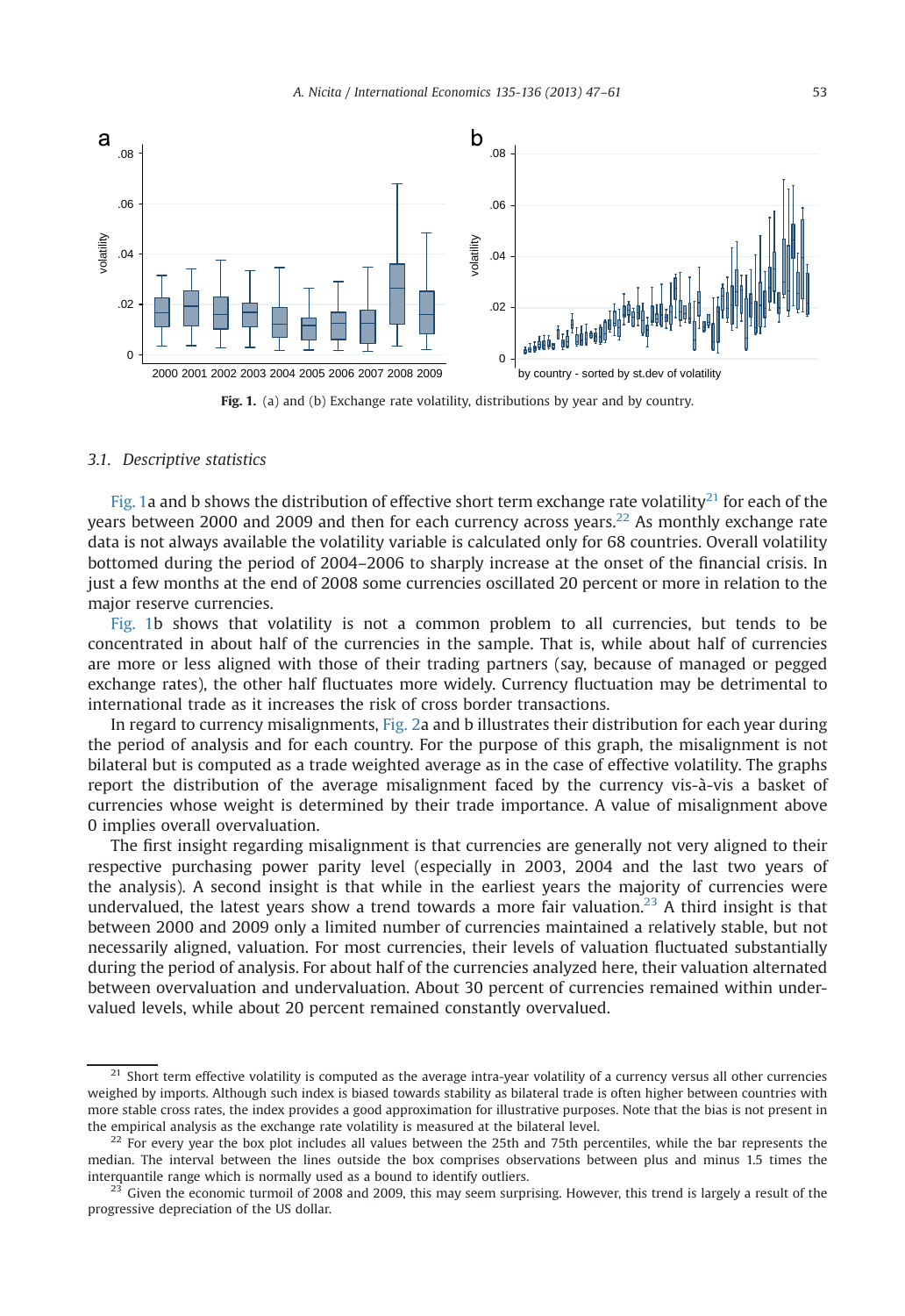

Fig. 2. (a) and (b) Currency misalignments, distributions by year and by country.



Fig. 3. (a) and (b) Tariff trade restrictiveness index, distributions by year and by country.

In relation to trade policy, Fig. 3a and b illustrates the distribution of the TTRI for each year, and then for each country. Tariff restrictions have been progressively reduced during the period of analysis. The average TTRI across countries went from about 5 percent of 2000 to about 3 percent of 2009. Such liberalization has been the result both of unilateral reductions of MFN tariffs as well as the increasing number of bilateral and regional trade agreements. At the country level, tariff liberalization has occurred in most of the countries in the analysis, especially in those where tariffs were higher to start with.

With regard to antidumping, the analysis is based on data available for 33 countries (with the European Union counting as one). The average number of antidumping investigations initiated each year is about 255. The use of antidumping was more frequent in the early years of the analysis and bottomed out in 2008 to later rebound in 2009. Although the use of antidumping procedures has spread, it is largely concentrated in a few countries. The five most intensive users account for more than half of the initiations, while ten countries account for more than three quarters.

Next are some simple figures on the cross-country correlation between exchange rate variables and import, export and trade policy. As a cautionary note, the analysis presented in this section is purely illustrative as it does not control for other determinants that may influence the exchange rate and/or trade. More compelling evidence on causality is presented in the discussion of the econometric results.

To start with exchange rate volatility and trade, please recall that effective volatility provides an indication of the stability of a currency with respect to the currencies of trading partners. One would expect that countries whose currencies are more volatile would engage in less trade because volatility increases trade costs. However, the cross country correlation between effective volatility and the export or import growth in [Fig. 4](#page-8-0)a and b does not seem to support the hypothesis, at least in the short run.

<span id="page-7-0"></span>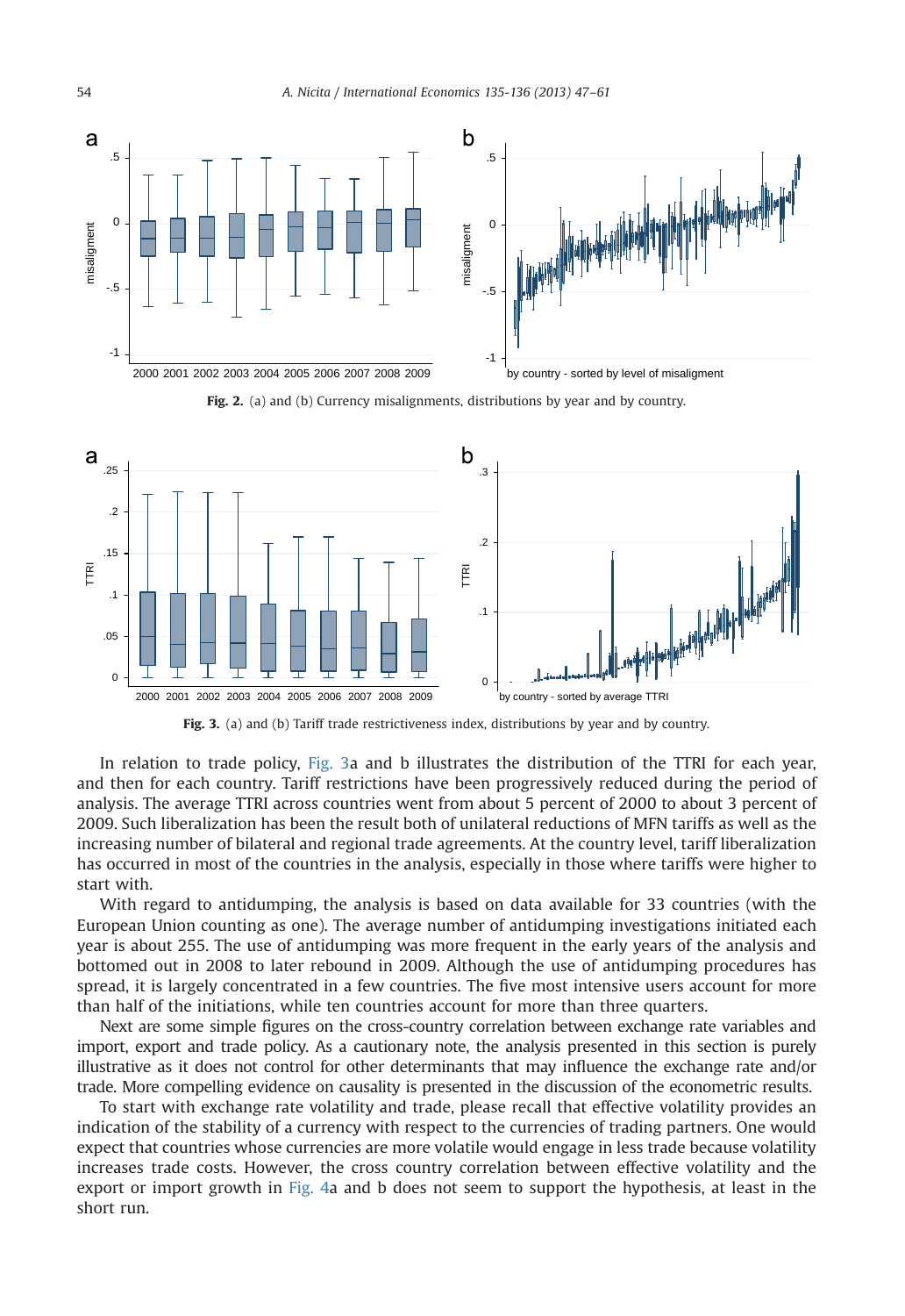<span id="page-8-0"></span>

Fig. 4. (a) and (b) Exchange rate volatility and international trade.



Fig. 5. (a) and (b) Exchange rate misalignment and international trade.

The effect of misalignment on international trade is related to the impact of the exchange rate on relative prices or tradable and non-tradable goods. Conceptually, an undervalued currency favors domestically produced tradable goods and thus protects domestic firms from imports and gives them an incentive to export. According to this principle, countries with undervalued currencies would have relatively higher exports and lower imports. The cross country evidence illustrated in Fig. 5a seems to support the argument that undervalued currencies promote exports, because exports have grown relatively more in countries whose currencies have remained undervalued. On the other hand, Fig. 5b suggests a weaker but still positive relationship between undervaluation and import growth. This is counterintuitive, as one would expect a negative correlation because undervaluation is expected to act as a tax on import, and thus lower imports, rather than raise them. One possible explanation is that the positive correlation between exports and undervaluation spreads also to imports because increases in exports have to be supported by increases in intermediate inputs. Although this argument may not be relevant to all countries, it may be sufficient to explain the weaker positive correlation in Fig. 5b.

With regard to the relationship between exchange rates and trade policy, [Fig. 6](#page-9-0)a and b plots the average misalignment against the TTRI and the number of anti dumping investigations. Countries with overvalued currencies may find it more difficult to pursue trade liberalization. The rationale is that some countries may resist trade liberalization in order to counteract the surge in imports caused by an overvalued currency. This argument is supported by [Fig. 6](#page-9-0)a, which shows that countries with overvalued currencies have liberalized tariffs relatively less.

With regard to antidumping, the argument is similar to that of tariffs. Countries with an overvalued currency may be more willing to use antidumping procedures to defend their domestic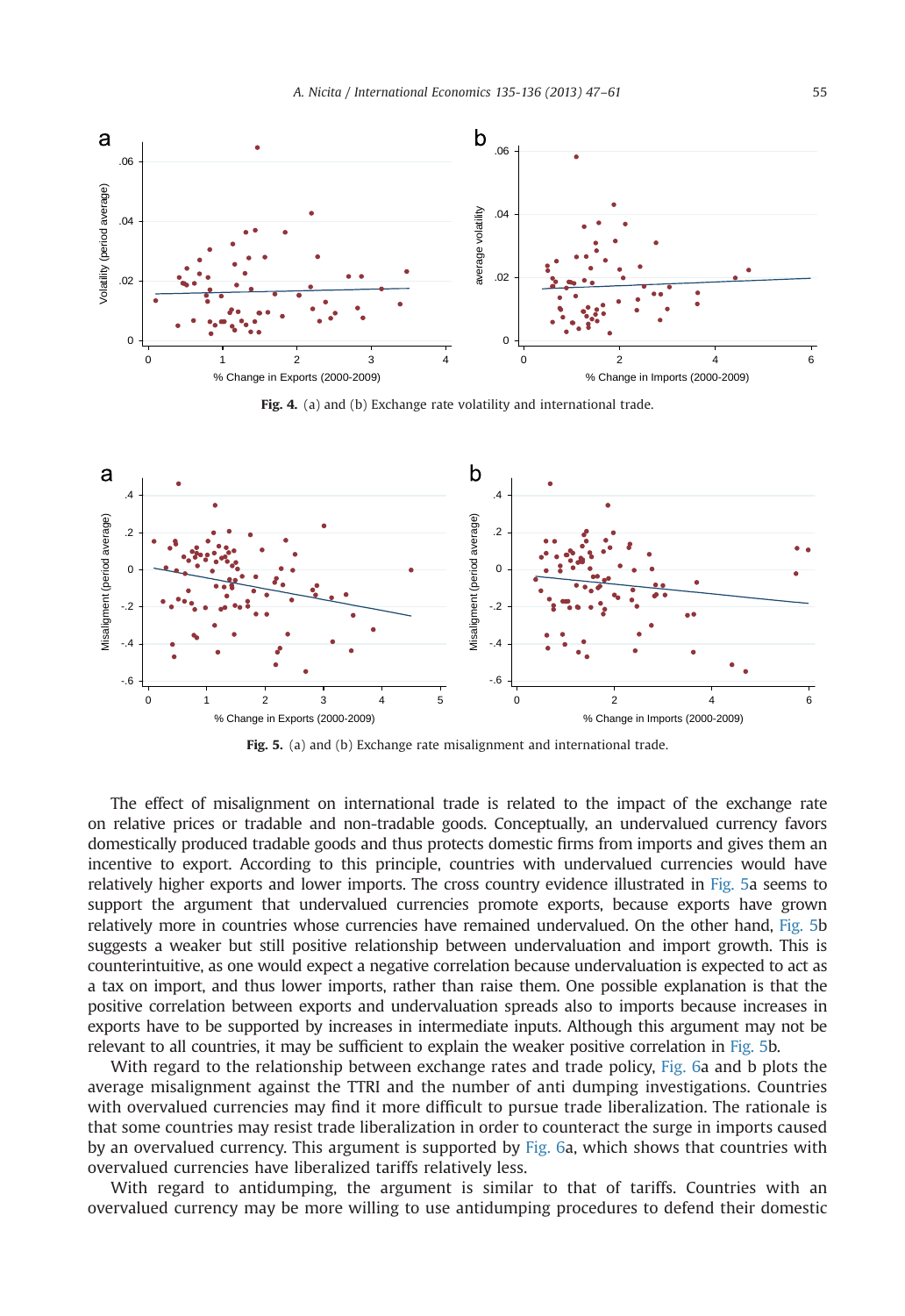<span id="page-9-0"></span>

Fig. 6. (a) and (b) Exchange rate misalignment and trade policy.

industries. This argument is not substantiated by the raw data of [Fig. 4b](#page-8-0) in which the weak negative correlation is largely driven by two outliers. There is no conclusive evidence that countries with under- or overvalued currencies are keener to use antidumping to counteract the effect of currency misalignment.

#### 3.2. Econometric results

Although informative, the relationships between exchange rates and international trade presented in [Section 3.1](#page-6-0) are primarily for illustrative and preliminary purposes rather than for establishing causality. To better infer the effects of the exchange rate on international trade and trade policy, one needs to control for the multitude of determinates that may influence the variables of interest. This is done here by econometrically estimating the relationship between the exchange rate and international trade according to the models presented in [Section 2.2.](#page-4-0) The purpose of the econometric estimation is to explore whether bilateral trade is affected by changes in the volatility and misalignment between two currencies once all other determinants of trade have been adequately controlled for. In practice, what matters for better assessing causality is not so much the cross country evidence but rather to what extent periods of exchange rate overvaluation or volatility – within each bilateral relationship – are associated with lower trade or slower trade liberalization.

[Table 1](#page-10-0) reports a series of specifications where the level of bilateral trade is regressed against the policy variables discussed above. These specifications are quite accurate in isolating the effects of exchange rate variables on international trade as a series of fixed effects controls for cross country variations, time specific factors and time-unvarying bilateral factors that could influence the level 7of trade. The change in trade policy is controlled for by the TTRI variable. Fixed effects also control for endogeneity of the exchange rate to trade (a country may be willing to pursue a more stable exchange rate with a major trading partner). This empirical approach provides an identification strategy to measure the effects of exchange rates on trade.

Specifications (1), (2) and (3) report the results where the level of trade (exports) is regressed on two exchange rate variables (bilateral volatility and bilateral misalignment) and controlled for trade policy, multilateral resistance and a full set of fixed effects (importer, exporter, time and country-pair). The results indicate that short term volatility does not have a significant impact on trade, while misalignment does. The negative coefficient on the misalignment term implies that exports decline when currencies become more overvalued. The results remain qualitatively similar when the two variables are used simultaneously. Note that the level of misalignment matters even when the model is estimated on the much smaller sample for which the volatility variable could be computed. This suggests that the significant effect of misalignment on trade is not driven by minor currencies.

Specifications (4), (5) and (6) report the same model but with the country-pair fixed effects replaced by the four standard gravity variables (distance, shared border, colonial links, and common language). Although these variables cannot control as well as fixed effects for bilateral trade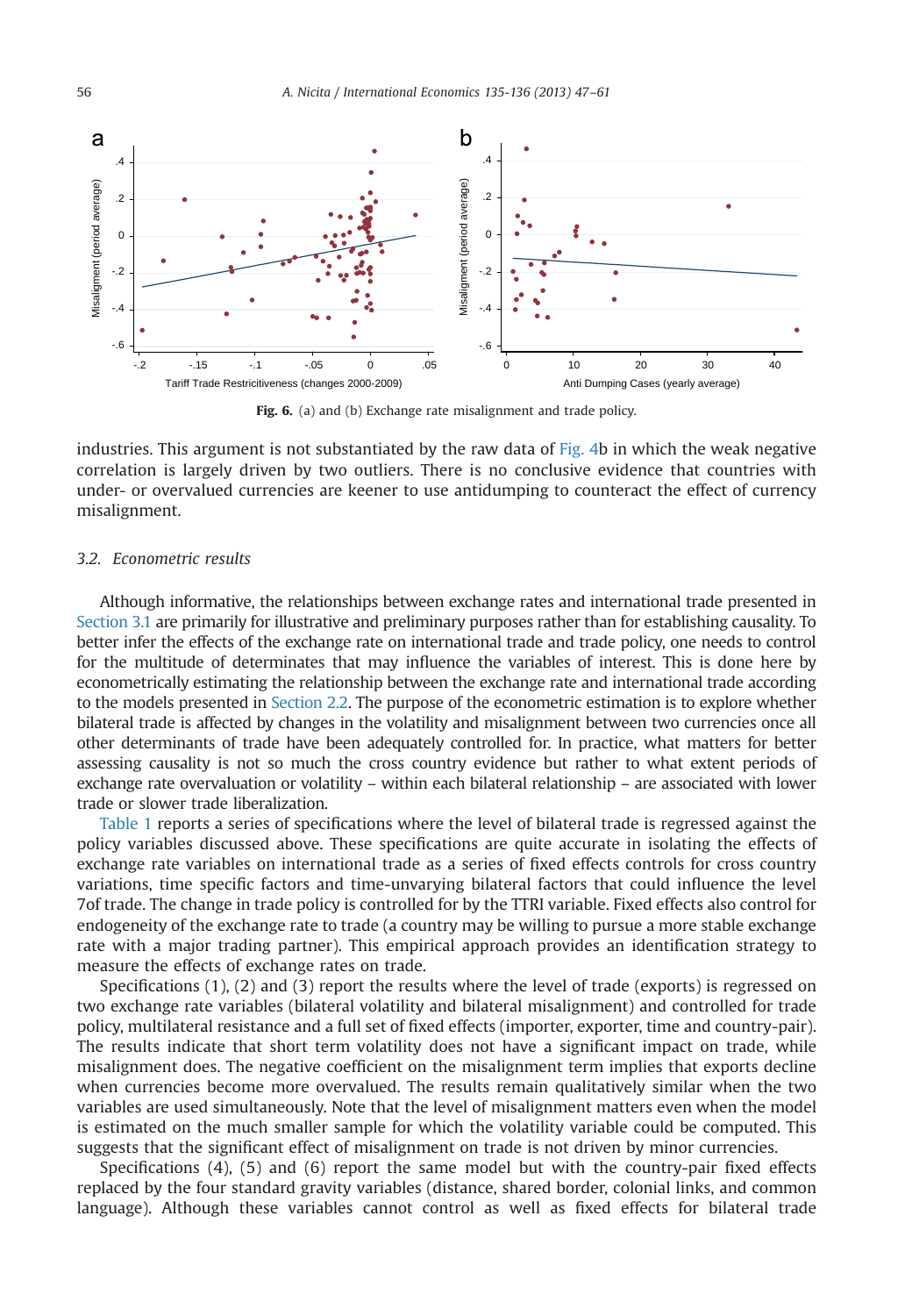<span id="page-10-0"></span>

| <b>Table 1</b>                  |  |  |
|---------------------------------|--|--|
| Exchange rates and trade flows. |  |  |

| Dependent variable: log of exports |                        |                        |                         |                        |                        |                        |
|------------------------------------|------------------------|------------------------|-------------------------|------------------------|------------------------|------------------------|
|                                    | (1)                    | (2)                    | (3)                     | (4)                    | (5)                    | (6)                    |
| Log GDP importer                   | $0.776***$<br>(0.069)  | $0.770***$<br>(0.057)  | $0.783***$<br>(0.069)   | $0.676***$<br>(0.081)  | $0.703***$<br>(0.066)  | $0.684***$<br>(0.081)  |
| Log GDP exporter                   | $0.671***$<br>(0.097)  | $0.562***$<br>(0.071)  | $0.666***$<br>(0.097)   | $0.588***$<br>(0.105)  | $0.509***$<br>(0.080)  | $0.583***$<br>(0.105)  |
| Log distance                       |                        |                        |                         | $-1.176***$<br>(0.010) | $-1.290***$<br>(0.008) | $-1.176***$<br>(0.010) |
| Common border                      |                        |                        |                         | 0.0439<br>(0.036)      | $0.319***$<br>(0.035)  | 0.044<br>(0.036)       |
| Colonial links                     |                        |                        |                         | $0.482***$<br>(0.032)  | $0.478***$<br>(0.030)  | $0.482***$<br>(0.032)  |
| Common language                    |                        |                        |                         | $0.565***$<br>(0.023)  | $0.631***$<br>(0.020)  | $0.565***$<br>(0.023)  |
| Misalignment                       |                        | $-0.101***$<br>(0.027) | $-0.0781***$<br>(0.032) |                        | $-0.104***$<br>(0.028) | $-0.0767**$<br>(0.031) |
| Volatility                         | $-0.377$<br>(0.318)    |                        | $-0.381$<br>(0.317)     | $-1.797***$<br>(0.459) |                        | $-1.802***$<br>(0.459) |
| $Log(1+TTRI)$                      | $-1.084***$<br>(0.237) | $-0.917***$<br>(0.183) | $-1.080***$<br>(0.237)  | $-1.517***$<br>(0.143) | $-1.466***$<br>(0.103) | $-1.514***$<br>(0.143) |
| Observations<br>Adjusted $R^2$     | 38318<br>0.427         | 64770<br>0.355         | 38318<br>0.427          | 38318<br>0.858         | 64770<br>0.826         | 38318<br>0.858         |

Robust standard errors in parentheses.  $np < 0.10$ ,  $mp < 0.05$ ,  $p = 0.01$ .

determinants (and for the possible endogeneity of the exchange rate variables to trade), it is important to estimate the model in this manner. The main reason is that country-pair dummies cancel the effect of perfectly aligned exchange rates (currency unions and fully pegged exchange rates that were in force during the entire period of analysis). Thus, removing country-pair fixed effects allows unvarying exchange rates to weigh in the estimation of the coefficients. While the results on misalignment remain virtually unchanged, the econometric results point to a strong significance of the volatility term. This suggests that volatility is important only when there is none, as in the case of currency unions or completely pegged exchange rates. However, this strong result is more likely driven by long term policy commitments related to currency union and pegged exchange rates rather than by short term volatility.<sup>24</sup> Although exchange rate volatility is not a concern, at least on average, volatility may still be of a concern for small firms or for firms operating in countries without welldeveloped financial markets ([Aghion et al., 2009](#page-13-0)). To briefly check the robustness of the results to this issue, Specification (3) is amended with the inclusion of a term interacting the volatility variable with a dummy for developed countries. The results from this specification indicate that volatility is a significant determinant of international trade for developing countries: the effect of volatility is -1.52 and significant at the 5 percent level. On the other hand, the effect of volatility results almost insignificant for developed countries' trade.<sup>25</sup> Results are qualitatively similar when the estimation is performed separately for developing and developed countries.

In relation to misalignment, the econometric results can be used to provide an approximation of the aggregate impact that exchange rate misalignment causes upon trade diversion. The overall impact of misalignment on world trade is calculated by multiplying for each country-pair the measure

<sup>&</sup>lt;sup>24</sup> The model of Table 1 is estimated on exports. Symmetric results for misalignment are found when the model is estimated on levels of imports. In this case, misalignment is positively correlated with imports. All considered, the results are supportive that currency overvaluation results in higher imports and lower exports. The opposite is true for undervalued currencies.

 $25$  The interaction term almost completely counteracts that of the volatility variable.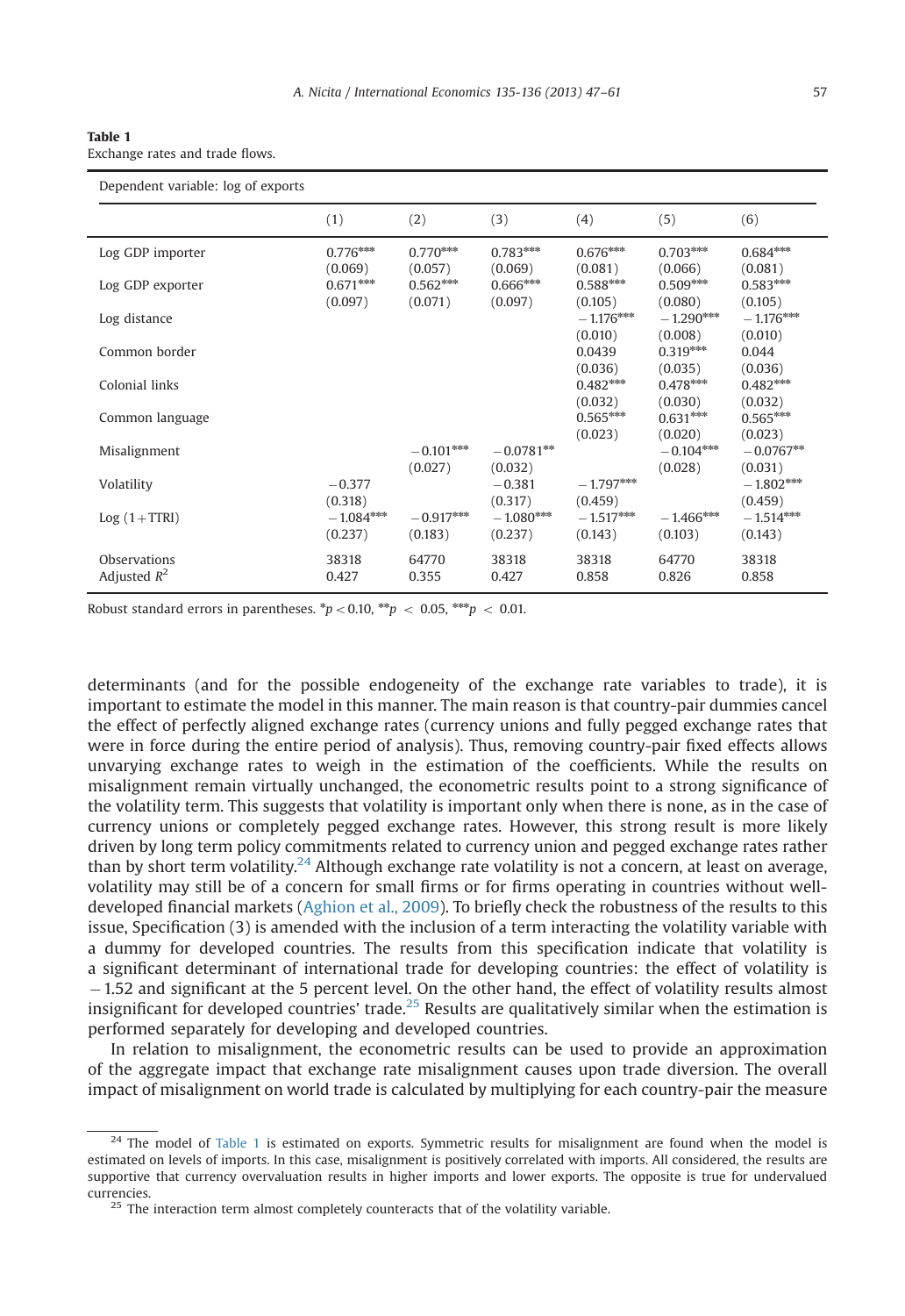<span id="page-11-0"></span>

Fig. 7. Overall trade diversion effect of exchange rate misalignments.

| Table 2 |                                              |  |  |
|---------|----------------------------------------------|--|--|
|         | Exchange rate misalignment and trade policy. |  |  |

| Dependent variables: $log(1+TTRI)$ and number of antidumping investigations |  |
|-----------------------------------------------------------------------------|--|
|-----------------------------------------------------------------------------|--|

|                                | (1)                   | (2)                         | (3)                   | (4)                     |
|--------------------------------|-----------------------|-----------------------------|-----------------------|-------------------------|
| Log trade value                |                       | $-0.0025***$<br>$-(0.0002)$ |                       | $0.0101***$<br>(0.0035) |
| Log GDP importer               |                       | $-0.0202***$<br>(0.0020)    |                       | $-0.0387$<br>(0.0534)   |
| Misalignment                   | $0.0016*$<br>(0.0009) | $0.0016*$<br>(0.0009)       | $0.16***$<br>(0.0264) | $0.17***$<br>(0.0265)   |
| Observations<br>Adjusted $R^2$ | 65068<br>0.629        | 65068<br>0.632              | 18466<br>0.262        | 18466<br>0.275          |

Robust standard errors in parentheses.  $np < 0.10$ ,  $mp < 0.05$ ,  $***p < 0.01$ .

of misalignment, the respective level of trade and the relevant coefficient. The figures are based on the results of specification (3) of [Table 1.](#page-10-0) The impact is illustrated in Fig. 7 which shows the effect of overall currencies' misalignments on international trade for each year. In practice, the figure is to be interpreted as the value of world exports that is diverted from countries with overvalued currencies to countries with undervalued currencies. Note that this is an under-approximation of the overall effect of misalignments on world trade as it does not take into account trade disruption (part of the effect of misalignment on trade is not diverted but internalized by the domestic economy).

The trade diversion effect of misalignment is quantified in slightly less than one percent of world trade and varies between 50 billion USD in the 2000–2002 period to almost 120 billion USD in 2008. In other words, a completely aligned exchange rate system would shift about 120 billion USD of exports from countries with undervalued to countries with overvalued currencies.

Table 2 reports the results on the relationship between trade policy and exchange rate misalignment. All considered, there is evidence that exchange rate overvaluation impacts the choice and the pace of trade policy. However, its effect seems to be largely restricted to antidumping. The effect of overvaluation on tariff liberalization is more muted. More in particular, Specifications (1) and (2) report the results, testing for the hypothesis that a misaligned exchange rate may affect applied tariffs (TTRI). Specifications (3) and (4) report the results of exchange rate misalignment on antidumping.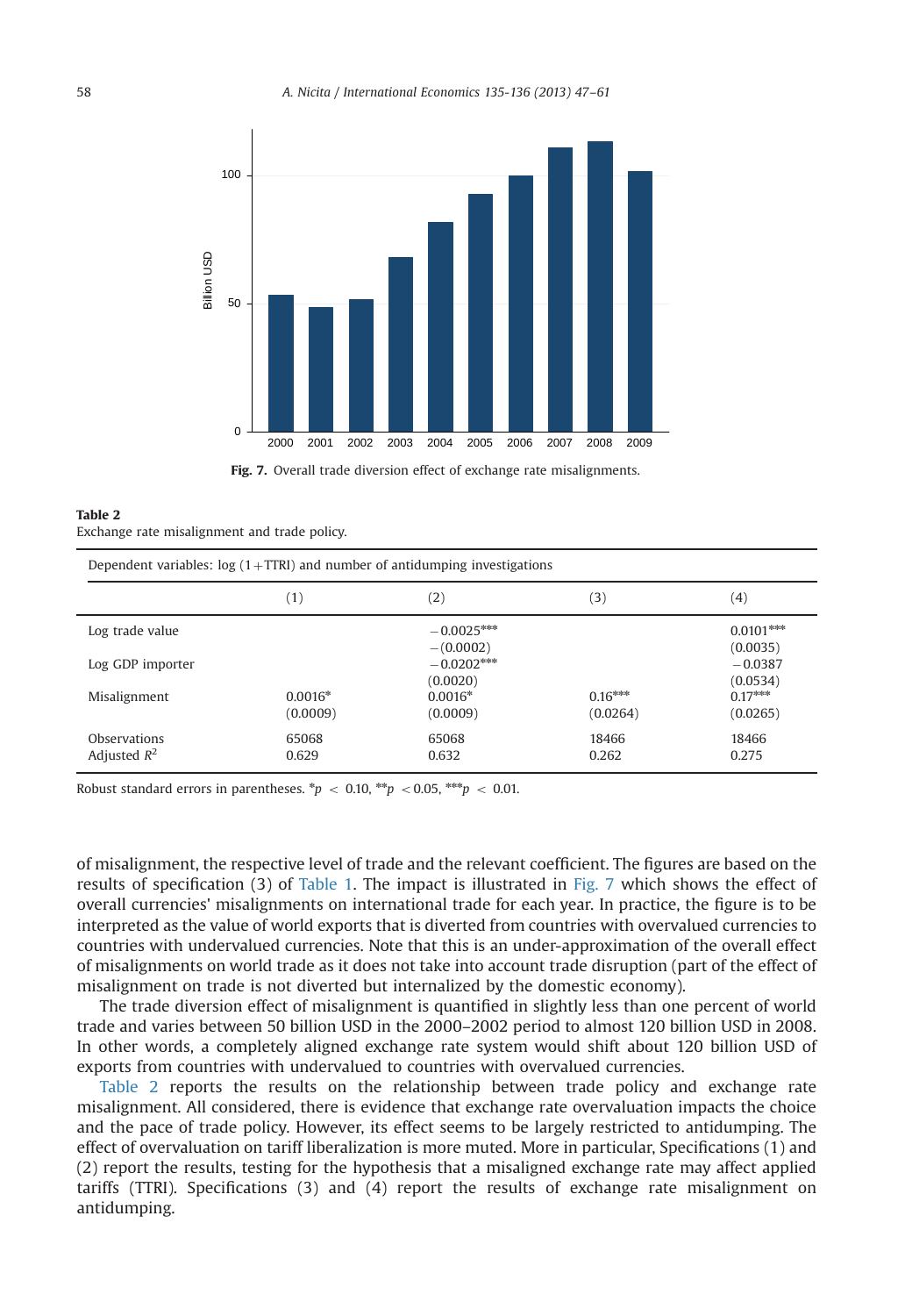<span id="page-12-0"></span>In Specification (1) of [Table 2](#page-11-0) the TTRI is regressed on misalignment and a series of fixed effects. Country and time fixed effects control for country characteristics and global economic shocks. Country-pair fixed effects control for bilateral factors which may affect trade policy (e.g. regional trade agreements and import composition). The coefficient on misalignment has a positive sign indicating that periods of overvaluation are associated with less tariff liberalization. However, the effect of misalignment is relatively small and only marginally significant. Specification (2) shows substantially unaffected coefficients when two specific control variables (trade and GDP) are added. The signs on these variables are as expected. Trade and GDP are negatively correlated with the level of tariffs. This implies that tariff liberalization has happened relatively more slowly when trade or GDP has declined. In summary, the results suggest that exchange rate overvaluation is related to less tariff liberalization; however this evidence is not very strong. In magnitude, the average impact in terms of slower tariff liberalization is about 0.1 percent.

Specifications (3) and (4) report the results on the effect of exchange rate misalignment on the number of antidumping investigations initiated. As this is a count variable, the relationship between the two variables is estimated with a negative binomial model. The results indicate a strong relationship between misalignment and antidumping. Periods of exchange rate appreciation are positively related to the number of antidumping investigations. This outcome remains unchanged when the two control variables are added in Specification (4). As can be expected, the number of antidumping investigations is also found to increase with imports, but not with GDP. In finding a positive relationship between exchange rate overvaluation and antidumping investigation, these results are in line with those of the existing literature and in particular with the recent work of [Bown](#page-13-0) [and Crowley \(2013\)](#page-13-0) who use a more sophisticated methodology on a smaller set of countries.<sup>26</sup> More in general, these results suggest that antidumping investigations have been used to counteract exchange rate effects while countries with overvalued currencies have delayed any unilateral trade liberalization process.

#### 4. Conclusions

This paper investigates the extent to which the exchange rate affects international trade and trade policy. The analysis is based on the econometric estimation of fixed effects models utilizing a bilateral dataset of trade flows, exchange rates and trade policy for about 100 countries comprising a period of 10 years.

The findings of this paper are generally in line with those of the recent literature supporting the importance of exchange rate misalignment while finding that short term exchange rate volatility is generally not a serious concern. More in detail, the results indicate that exchange rate misalignments do affect international trade flows in a substantial manner. Currency undervaluation is found to promote exports and restrict imports. In magnitude, misalignments across currencies result in trade diversion quantifiable in about one percent of world trade.

With regard to volatility, the analysis indicates that the short-term effect of exchange rate volatility on trade is a concern only for developing countries. More in general, most of the effects of lower volatility are indirect, and originate from long term exchange rate commitments such as currency unions and pegged exchange rates rather than short term exchange rate fluctuation. The limited importance of exchange rate volatility for developed countries is related to the increasing availability of financial instruments to hedge against exchange rate risks (e.g. forward contract and currency options) and to the increasing share of intra industry trade.

This study also finds evidence supporting the argument that trade policy is used to compensate for the effect of an overvalued currency. However, the policy response seems to be largely restricted to antidumping interventions. The evidence of a response in terms of a slower pace in tariff liberalization

 $^{26}$  Larger results (a coefficient of about 0.3) are found when safeguards are also considered (in addition to antidumping) so as to cover the broader range of contingency protection measures. Even though safeguard investigations are rarely used, the larger coefficient suggests that safeguards may be a primary policy to counteract exchange rate overvaluation. Further analysis would be required to explore this possibility.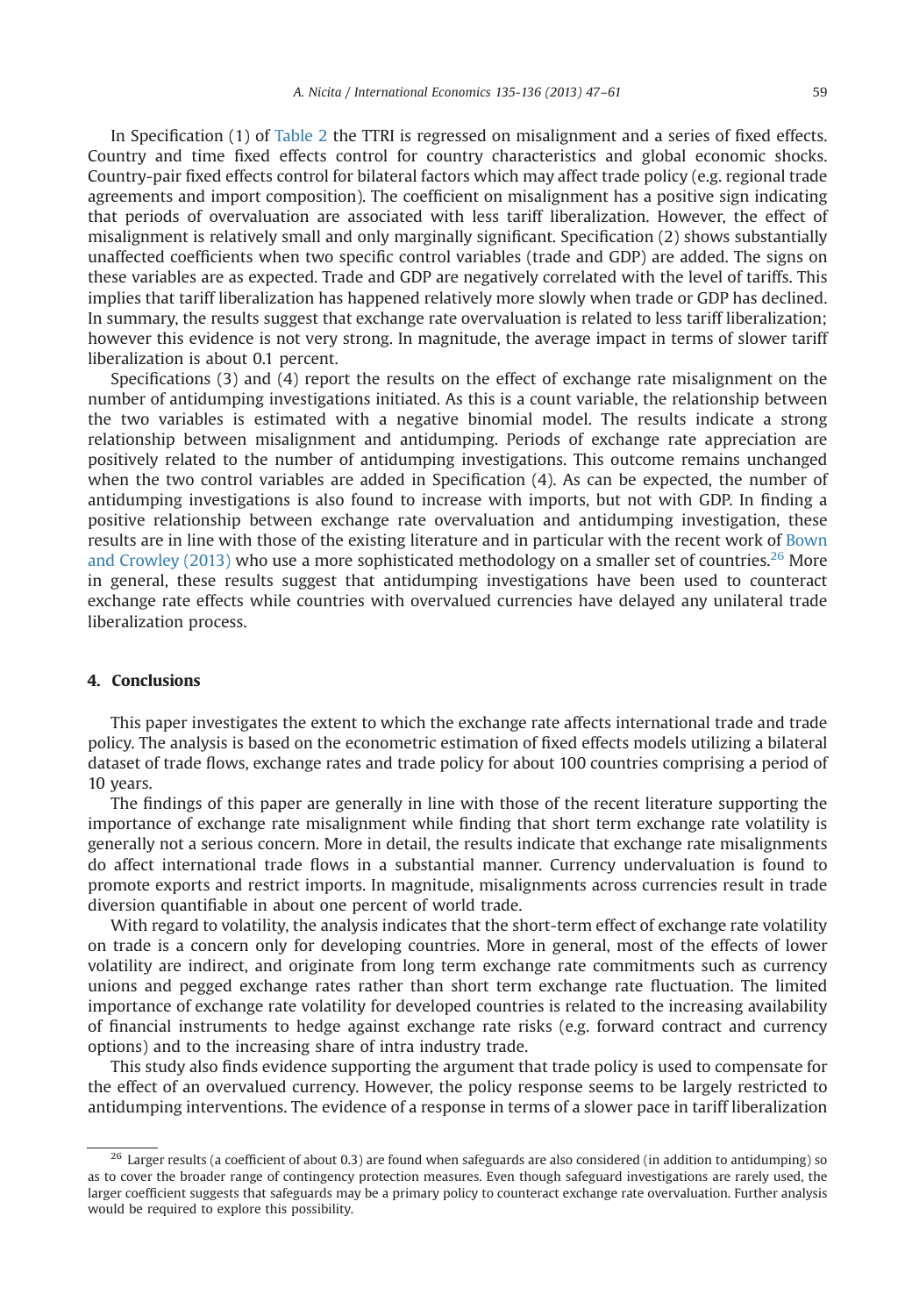<span id="page-13-0"></span>is more muted. Although this correlation should be better investigated, if confirmed it may have repercussions for the multilateral trade liberalization process, as large exchange rate misalignments may reduce the incentive to remove existing trade barriers. More significantly, those results imply that persistent exchange rate misalignments may increase the incentive to recur to non-traditional protectionist policies.

#### References

- [Aghion Philippe, Bacchetta Philippe, Rancière Romain, Rogoff Kenneth. Exchange rate volatility and productivity growth: the](http://refhub.elsevier.com/S2110-7017(13)00037-1/sbref1) role of fi[nancial development. Journal of Monetary Economics 2009;56\(4\):494](http://refhub.elsevier.com/S2110-7017(13)00037-1/sbref1)–13.
- [Anderson James E, vanWincoop Eric. Gravity with gravitas: a solution to the border puzzle. American Economic Review](http://refhub.elsevier.com/S2110-7017(13)00037-1/sbref2) [2003;93:70](http://refhub.elsevier.com/S2110-7017(13)00037-1/sbref2)–192.
- [Arize Augustine C, Osang Thomas, Slottje Daniel J. Exchange-rate volatility and foreign trade: evidence from thirteen LDC's.](http://refhub.elsevier.com/S2110-7017(13)00037-1/sbref3) [Journal of Business and Economic Statistics 2000;18\(1\):10](http://refhub.elsevier.com/S2110-7017(13)00037-1/sbref3)–17.
- [Auboin Marc, Ruta Michele. The relationship between exchange rates and international trade: a review of economic literature.](http://refhub.elsevier.com/S2110-7017(13)00037-1/othref0005) [WTO working paper ERSD-2011-17; 2011.](http://refhub.elsevier.com/S2110-7017(13)00037-1/othref0005)
- [Baier Scott, Bergstrand Jeffry. Do free trade agreements actually increase members' international trade?Journal of International](http://refhub.elsevier.com/S2110-7017(13)00037-1/sbref4) [Economics 2007;71\(1\):72](http://refhub.elsevier.com/S2110-7017(13)00037-1/sbref4)–95.
- [Baier Scott, Bergstrand Jeffry. Bonus vetus OLS: a simple method for approximating international trade-cost effects using the](http://refhub.elsevier.com/S2110-7017(13)00037-1/sbref5) [gravity equation. Journal of International Economics 2009;77\(1\):77](http://refhub.elsevier.com/S2110-7017(13)00037-1/sbref5)–85.
- [Baier Scott, Bergstrand Jeffry, Mariutto Roland. The growth of bilateralism. CAGE online working paper series 12, Competitive](http://refhub.elsevier.com/S2110-7017(13)00037-1/othref0010) [Advantage in the Global Economy \(CAGE\); 2010.](http://refhub.elsevier.com/S2110-7017(13)00037-1/othref0010)
- [Baldwin Richard. Hysteresis in import prices: the Beachhead effect. American Economic Review 1988;78\(4\):773](http://refhub.elsevier.com/S2110-7017(13)00037-1/sbref6)–85.

[Bems Rudolfs, Johnson Robert C. Value-added exchange rates. NBER working paper 18498, National Bureau of Economic](http://refhub.elsevier.com/S2110-7017(13)00037-1/othref0015) [Research; 2012.](http://refhub.elsevier.com/S2110-7017(13)00037-1/othref0015)

- [Bernard Andrew B, Bradford Jensen J. Entry, expansion, and intensity in the US export boom, 1987](http://refhub.elsevier.com/S2110-7017(13)00037-1/sbref7)–1992. Review of [International Economics 2004;12\(4\):662](http://refhub.elsevier.com/S2110-7017(13)00037-1/sbref7)–75.
- [Bown Chad. Global antidumping database available at:](http://econ.worldbank.org/ttbd/gad/) 〈http://econ.worldbank.org/ttbd/gad/〉; 2010.
- [Bown Chad, Crowley Meredith. Import protection, business cycles, and exchange rates: evidence from the Great Recession.](http://refhub.elsevier.com/S2110-7017(13)00037-1/sbref8) [Journal of International Economics 2013;90\(1\):50](http://refhub.elsevier.com/S2110-7017(13)00037-1/sbref8)–64.
- [Clark Peter, Tamirisa Natalia, Wei Shang-Jin. Exchange rate volatility and trade](http://refhub.elsevier.com/S2110-7017(13)00037-1/othref0025) flows-some new evidence. International [monetary fund, 2004.](http://refhub.elsevier.com/S2110-7017(13)00037-1/othref0025)
- [Copelovitch Mark S, Pevehouse Jon C. Currency wars by other means? Exchange rates and GATT/WTO dispute initiation.](http://refhub.elsevier.com/S2110-7017(13)00037-1/othref0030) [University of Wisconsin Department of Political Science working paper \(unpublished; Madison\); 2011.](http://refhub.elsevier.com/S2110-7017(13)00037-1/othref0030)
- [Cushman David. The effects of real exchange risk on international trade. Journal of International Economics 1983;15:45](http://refhub.elsevier.com/S2110-7017(13)00037-1/sbref10)–63.
- [Dornbusch Rudi. The effectiveness of exchange-rate changes. Oxford review of economic policy, vol. 12. Oxford: Oxford](http://refhub.elsevier.com/S2110-7017(13)00037-1/sbref11) [University Press; 26](http://refhub.elsevier.com/S2110-7017(13)00037-1/sbref11)–38.
- [Eichengreen Barry, Douglas Irwin. The slide to protectionism in the great depression: who succumbed and why?. The Journal of](http://refhub.elsevier.com/S2110-7017(13)00037-1/sbref12) [Economic History 2010;70\(04\):871](http://refhub.elsevier.com/S2110-7017(13)00037-1/sbref12)–97. (Cambridge University Press).
- [Ethier Wilfred. International trade and the forward exchange market. American Economic Review 1973;63\(3\):494](http://refhub.elsevier.com/S2110-7017(13)00037-1/sbref13)–503.
- [Feenstra Robert. Estimating the effects of trade policy. In: Gene Grossman, Rogoff Kenneth, editors. Handbook of international](http://refhub.elsevier.com/S2110-7017(13)00037-1/sbref14) [economics. Amsterdam: Elsevier; 1995. p. 3.](http://refhub.elsevier.com/S2110-7017(13)00037-1/sbref14)
- [Fernandez Arias Eduardo, Stein Ernesto, Panizza Ugo. Trade agreements, exchange rate disagreements. In: Alexander V, Mélitz J,](http://refhub.elsevier.com/S2110-7017(13)00037-1/sbref15) [von Furstenberg GM, editors. Monetary unions and hard pegs: effects on trade,](http://refhub.elsevier.com/S2110-7017(13)00037-1/sbref15) financial development, and stability. Oxford: [Oxford University Press; 2004.](http://refhub.elsevier.com/S2110-7017(13)00037-1/sbref15)
- [Franke Gunter. Exchange rate volatility and international trading strategy. Journal of International Money and Finance 1991;10:](http://refhub.elsevier.com/S2110-7017(13)00037-1/sbref16) 292–[307.](http://refhub.elsevier.com/S2110-7017(13)00037-1/sbref16)
- [Frieden, Jeffry, Broz Lawrence. The political economy Of exchange rates. Oxford Handbook Of Political Economy. Barry Weingast](http://refhub.elsevier.com/S2110-7017(13)00037-1/othref6971) [& Wittman, Donald. Oxford: Oxford University Press; 2006.](http://refhub.elsevier.com/S2110-7017(13)00037-1/othref6971)
- [Froot Kenneth, Klemperer Paul. Exchange rate pass-through when market share matters. American Economic Review 1989;79](http://refhub.elsevier.com/S2110-7017(13)00037-1/sbref17) [\(4\):637](http://refhub.elsevier.com/S2110-7017(13)00037-1/sbref17)–54.
- [Froot Kenneth, Rogoff Kenneth. Perspectives on PPP and long-run real exchange rates. In: Rogoff K, Grossman G, editors.](http://refhub.elsevier.com/S2110-7017(13)00037-1/sbref18) [Handbook of international economics. Amsterdam: North-Holland; 1995.](http://refhub.elsevier.com/S2110-7017(13)00037-1/sbref18)
- Fugazza [Marco, Nicita Alessandro. The value of preferential market access. Journal of International Economics 2013;89\(2\):](http://refhub.elsevier.com/S2110-7017(13)00037-1/sbref19) [357](http://refhub.elsevier.com/S2110-7017(13)00037-1/sbref19)–68.
- [Goldberg Pinelopi Koujianou, Knetter Michael M. Goods prices and exchange rates: what have we learned? Journal of Economic](http://refhub.elsevier.com/S2110-7017(13)00037-1/sbref20) [Literature 1997;35\(3\):1243](http://refhub.elsevier.com/S2110-7017(13)00037-1/sbref20)–72.
- [Huchet-Bourdon Marilyne, Korinek Jane. To what extent do exchange rates and their volatility affect trade? OECD trade policy](http://refhub.elsevier.com/S2110-7017(13)00037-1/sbref21) [papers, Paris: OECD Publishing; 2011;119.](http://refhub.elsevier.com/S2110-7017(13)00037-1/sbref21)
- [Karolyi GAndrew. A multivariate GARCH model of international transmissions of stock returns and volatility: the case of the](http://refhub.elsevier.com/S2110-7017(13)00037-1/sbref22) [United States and Canada. Journal of Business and Economic Statistics 1995;13\(1\):11](http://refhub.elsevier.com/S2110-7017(13)00037-1/sbref22)–25.
- [Kee Hiau Looi, Nicita Alessandro, Olarreaga Marcelo. Estimating trade restrictiveness indices. Economic Journal 2009;119\(534\):](http://refhub.elsevier.com/S2110-7017(13)00037-1/sbref23) [172](http://refhub.elsevier.com/S2110-7017(13)00037-1/sbref23)–99.
- [Kee Hiau Looi, Nicita Alessandro, Olarreaga Marcelo. Import demand elasticities and trade distortions. The Review of Economics](http://refhub.elsevier.com/S2110-7017(13)00037-1/sbref24) [and Statistics 2008;90\(4\):666](http://refhub.elsevier.com/S2110-7017(13)00037-1/sbref24)–82.
- [Kee Hiau Looi , Neagu Cristina, Nicita Alessandro. Is protectionism on the rise? Assessing national trade policies during the crisis](http://refhub.elsevier.com/S2110-7017(13)00037-1/othref2566) [of 2008, The Review of Economics and Statistics, MIT Press 2013;95\(1\):342](http://refhub.elsevier.com/S2110-7017(13)00037-1/othref2566)–346.